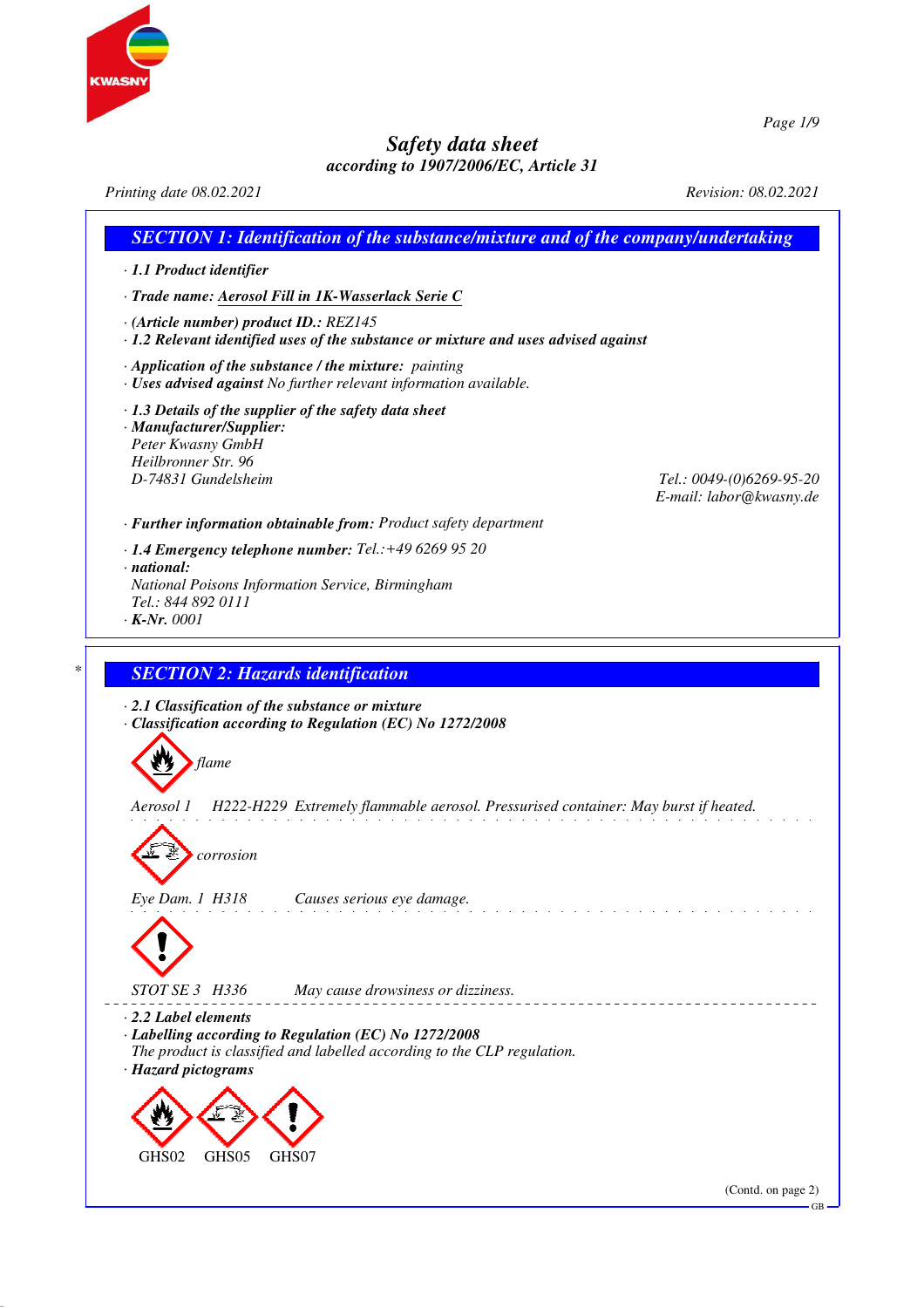*Printing date 08.02.2021 Revision: 08.02.2021*

| Trade name: Aerosol Fill in 1K-Wasserlack Serie C |                                                                                                                                                    |  |
|---------------------------------------------------|----------------------------------------------------------------------------------------------------------------------------------------------------|--|
|                                                   | (Contd. of page 1)                                                                                                                                 |  |
| · <b>Signal word</b> Danger                       |                                                                                                                                                    |  |
|                                                   | · Hazard-determining components of labelling:                                                                                                      |  |
| $propan-1-ol$                                     |                                                                                                                                                    |  |
| 1-methoxy-2-propanol                              |                                                                                                                                                    |  |
| · Hazard statements                               |                                                                                                                                                    |  |
|                                                   | H222-H229 Extremely flammable aerosol. Pressurised container: May burst if heated.                                                                 |  |
| H318                                              | Causes serious eye damage.                                                                                                                         |  |
| H336                                              | May cause drowsiness or dizziness.                                                                                                                 |  |
|                                                   | · Precautionary statements                                                                                                                         |  |
| <i>P101</i>                                       | If medical advice is needed, have product container or label at hand.                                                                              |  |
| P102                                              | Keep out of reach of children.                                                                                                                     |  |
| <i>P103</i>                                       | Read carefully and follow all instructions.                                                                                                        |  |
| P210                                              | Keep away from heat, hot surfaces, sparks, open flames and other ignition sources. No<br>smoking.                                                  |  |
| P211                                              | Do not spray on an open flame or other ignition source.                                                                                            |  |
| P <sub>251</sub>                                  | Do not pierce or burn, even after use.                                                                                                             |  |
| P <sub>271</sub>                                  | Use only outdoors or in a well-ventilated area.                                                                                                    |  |
|                                                   | P305+P351+P338 IF IN EYES: Rinse cautiously with water for several minutes. Remove contact lenses, if<br>present and easy to do. Continue rinsing. |  |
| <i>P310</i>                                       | Immediately call a POISON CENTER/doctor.                                                                                                           |  |
| $P410 + P412$                                     | Protect from sunlight. Do not expose to temperatures exceeding 50 $\degree$ C/122 $\degree$ F.                                                     |  |
| <i>P501</i>                                       | Dispose of contents/container in accordance with local/regional/national/international<br>regulations.                                             |  |
|                                                   | · Additional information:                                                                                                                          |  |
|                                                   | Without adequate ventilation, explosive atmosphere/gas mix may be created.                                                                         |  |
|                                                   | Warning! Hazardous respirable droplets may be formed when sprayed. Do not breathe spray or mist.                                                   |  |
| $\cdot$ 2.3 Other hazards                         |                                                                                                                                                    |  |

*· Results of PBT and vPvB assessment*

*· PBT: Not applicable.*

*· vPvB: Not applicable.*

## *\* SECTION 3: Composition/information on ingredients*

*· 3.2 Chemical characterisation: Mixtures*

*· Description: Mixture of substances listed below with nonhazardous additions.*

| · Dangerous components:                                                                          |                                                                                                              |              |  |  |  |
|--------------------------------------------------------------------------------------------------|--------------------------------------------------------------------------------------------------------------|--------------|--|--|--|
| $CAS: 115-10-6$<br>EINECS: 204-065-8                                                             | dimethyl ether                                                                                               | 50-100%      |  |  |  |
| Reg.nr.: 01-2119472128-37-xxxx                                                                   | Flam. Gas 1A, H220; Press. Gas (Comp.), H280                                                                 |              |  |  |  |
| $CAS: 71-23-8$<br>EINECS: 200-746-9<br>Reg.nr.: 01-2119486761-29-xxxx   4, H302; STOT SE 3, H336 | $propan-1-ol$<br>$\bullet$ Flam. Liq. 2, H225; $\Leftrightarrow$ Eye Dam. 1, H318; $\diamondsuit$ Acute Tox. | $10 - 525\%$ |  |  |  |
| $CAS: 107-98-2$                                                                                  | 1-methoxy-2-propanol                                                                                         | $1 - 5\%$    |  |  |  |
| EINECS: 203-539-1<br>Reg.nr.: 01-2119457435-35-xxxx                                              | $\circled{$ Flam. Liq. 3, H226, $\circled{}$ STOT SE 3, H336                                                 |              |  |  |  |
| Additional information: For the wording of the listed hazard phrases refer to section 16         |                                                                                                              |              |  |  |  |

*· Additional information: For the wording of the listed hazard phrases refer to section 16.*

### *SECTION 4: First aid measures*

*· 4.1 Description of first aid measures*

*· After inhalation: Supply fresh air; consult doctor in case of complaints.*

*· After skin contact: Generally the product does not irritate the skin.*

*· After eye contact: Rinse opened eye for several minutes under running water. Then consult a doctor.*

(Contd. on page 3) GB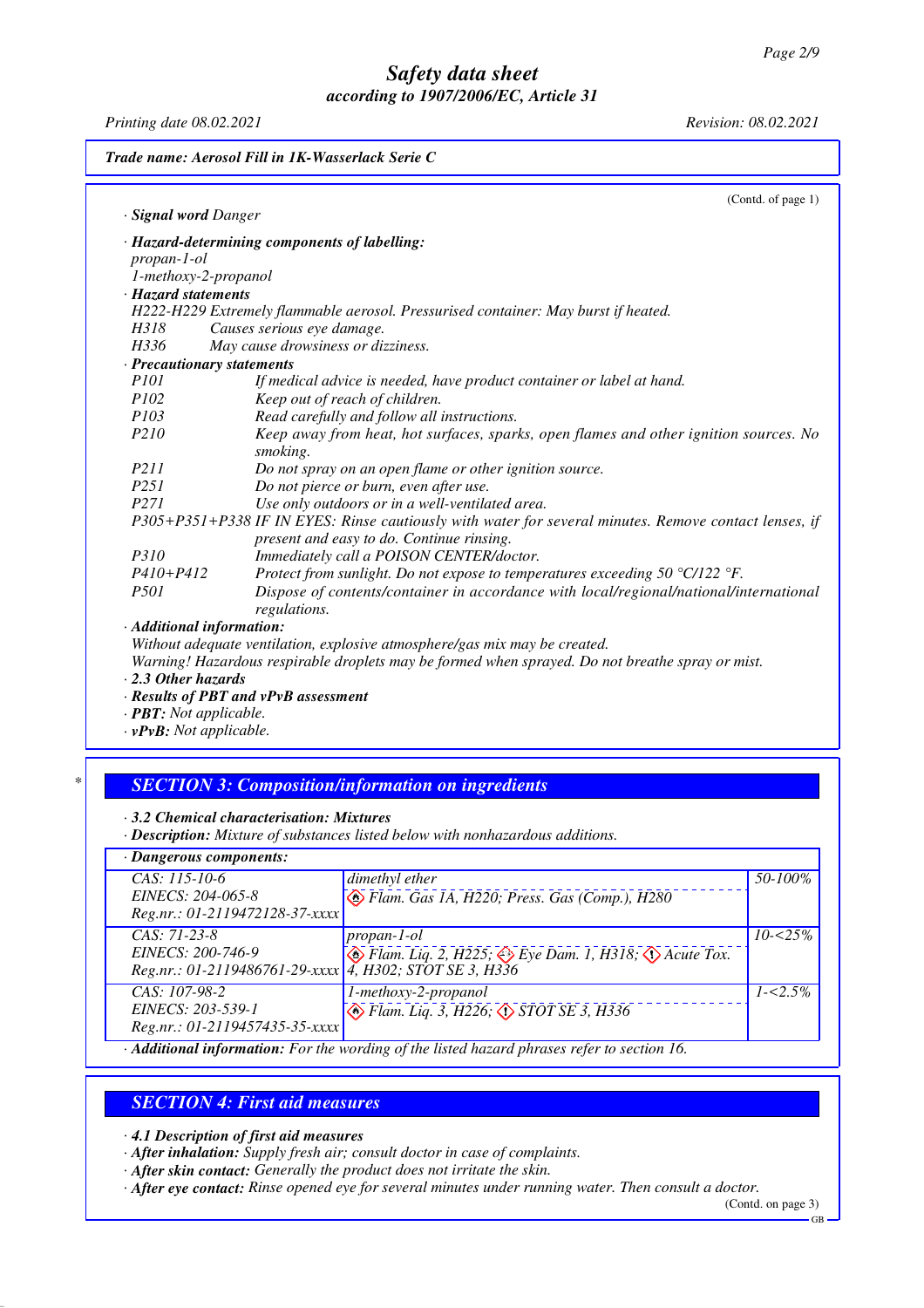*Printing date 08.02.2021 Revision: 08.02.2021*

#### *Trade name: Aerosol Fill in 1K-Wasserlack Serie C*

(Contd. of page 2)

- *· After swallowing: If symptoms persist consult doctor.*
- *· 4.2 Most important symptoms and effects, both acute and delayed No further relevant information available.*
- *· 4.3 Indication of any immediate medical attention and special treatment needed No further relevant information available.*

### *SECTION 5: Firefighting measures*

- *· 5.1 Extinguishing media*
- *· Suitable extinguishing agents: Cool container whit water*
- *· 5.2 Special hazards arising from the substance or mixture No further relevant information available.*
- *· 5.3 Advice for firefighters*
- *· Protective equipment: No special measures required.*

#### *SECTION 6: Accidental release measures*

- *· 6.1 Personal precautions, protective equipment and emergency procedures Wear protective equipment. Keep unprotected persons away.*
- *· 6.2 Environmental precautions: Do not allow to enter sewers/ surface or ground water.*
- *· 6.3 Methods and material for containment and cleaning up: Use neutralising agent. Dispose contaminated material as waste according to item 13. Ensure adequate ventilation.*
- *· 6.4 Reference to other sections See Section 7 for information on safe handling. See Section 8 for information on personal protection equipment. See Section 13 for disposal information.*

## *SECTION 7: Handling and storage*

- *· 7.1 Precautions for safe handling Keep away from heat and direct sunlight. Ensure good ventilation/exhaustion at the workplace.*
- *· Information about fire and explosion protection: Do not spray onto a naked flame or any incandescent material. Keep ignition sources away - Do not smoke. Pressurised container: protect from sunlight and do not expose to temperatures exceeding 50°C, i.e. electric lights. Do not pierce or burn, even after use.*
- *· 7.2 Conditions for safe storage, including any incompatibilities*
- *· Storage:*
- *· Requirements to be met by storerooms and receptacles:*
- *Observe official regulations on storing packagings with pressurised containers.*
- *· Information about storage in one common storage facility: Not required.*
- *· Further information about storage conditions: None.*
- *· 7.3 Specific end use(s) No further relevant information available.*

*\* SECTION 8: Exposure controls/personal protection*

*· 8.1 Control parameters*

*· Additional information about design of technical facilities: No further data; see item 7.*

(Contd. on page 4)

GB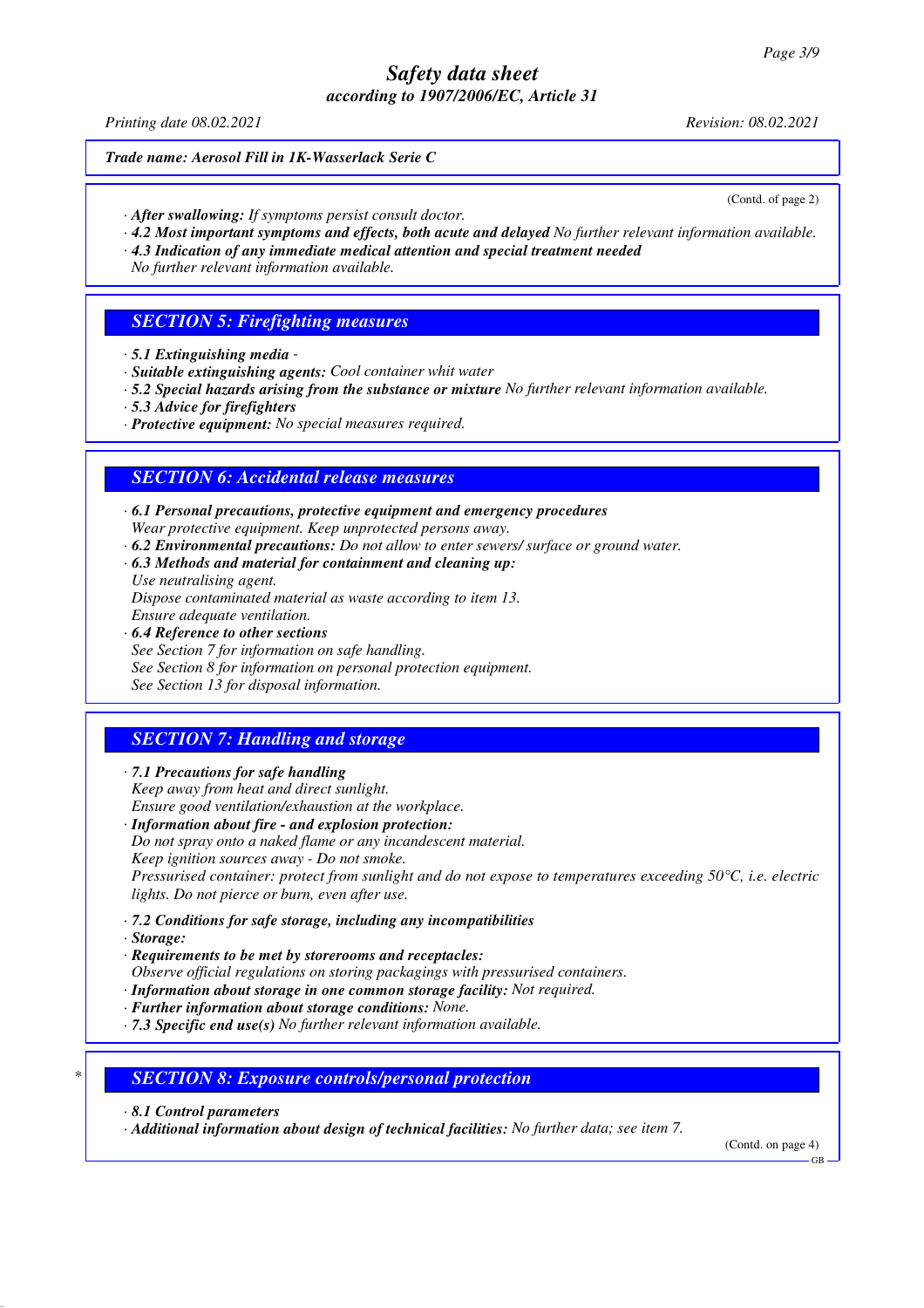*Printing date 08.02.2021 Revision: 08.02.2021*

*Trade name: Aerosol Fill in 1K-Wasserlack Serie C*

(Contd. of page 3)

*· Ingredients with limit values that require monitoring at the workplace:*

*115-10-6 dimethyl ether*

*WEL Short-term value: 958 mg/m³, 500 ppm Long-term value: 766 mg/m³, 400 ppm*

*71-23-8 propan-1-ol*

*WEL Short-term value: 625 mg/m³, 250 ppm Long-term value: 500 mg/m³, 200 ppm Sk*

*· Additional information: The lists valid during the making were used as basis.*

- *· 8.2 Exposure controls*
- *· Personal protective equipment:*
- *· General protective and hygienic measures: Keep away from foodstuffs, beverages and feed. Immediately remove all soiled and contaminated clothing Wash hands before breaks and at the end of work. Avoid contact with the eyes. Avoid contact with the eyes and skin.*
- *· Respiratory protection:*



*When workers are facing concentrations above the exposure limit they must use appropriate certified respirators. Half mask with combination filter, class A1P2 minimum, or breathing mask with outer air supply.*

*· Protection of hands:*

*Protective gloves*



*The glove material has to be impermeable and resistant to the product/ the substance/ the preparation.*

*Selection of the glove material on consideration of the penetration times, rates of diffusion and the degradation*

- *· Material of gloves Nitrile rubber, NBR*
- *· Penetration time of glove material*
- *Gloves must be changed after every contamination.*

*The exact break trough time has to be found out by the manufacturer of the protective gloves and has to be observed.*

*· For the permanent contact of a maximum of 15 minutes gloves made of the following materials are suitable:*

*butyl rubber, 0,7mm*

*· Eye protection: Safety glasses*



*Tightly sealed goggles*

## *\* SECTION 9: Physical and chemical properties*

- *· 9.1 Information on basic physical and chemical properties*
- *· General Information*
- *· Appearance:*

*Form: Aerosol*

(Contd. on page 5)

GB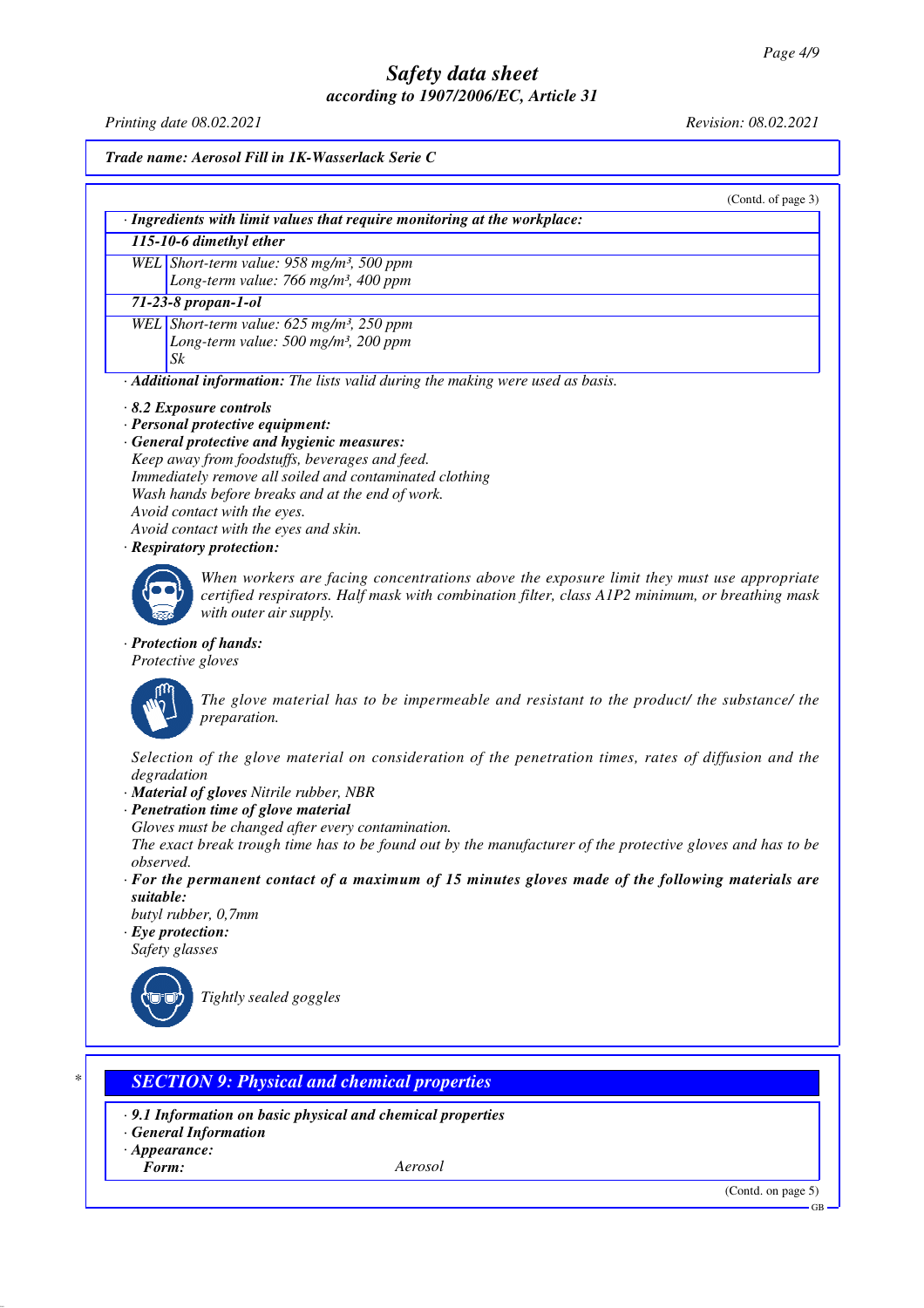*Printing date 08.02.2021 Revision: 08.02.2021*

| Trade name: Aerosol Fill in 1K-Wasserlack Serie C           |                                                                |
|-------------------------------------------------------------|----------------------------------------------------------------|
|                                                             | (Contd. of page 4)                                             |
| Colour:                                                     | According to product specification                             |
| $\cdot$ Odour:                                              | Characteristic                                                 |
| · Odour threshold:                                          | Not determined.                                                |
| $\cdot$ pH-value:                                           | Not determined.                                                |
| $\cdot$ Change in condition                                 |                                                                |
| Melting point/freezing point:                               | Undetermined.                                                  |
| Initial boiling point and boiling range: -24.9 $\mathrm{C}$ |                                                                |
| · Flash point:                                              | $< 0$ °C                                                       |
|                                                             | Without propellant gas.                                        |
| · Flammability (solid, gas):                                | Not applicable.                                                |
| · Ignition temperature:                                     | 235 °C                                                         |
| · Decomposition temperature:                                | Not determined.                                                |
| · Auto-ignition temperature:                                | Product is not selfigniting.                                   |
| $\cdot$ Explosive properties:                               | Product is not explosive. However, formation of explosive air/ |
|                                                             | vapour mixtures are possible.                                  |
|                                                             | Not determined.                                                |
| $\cdot$ Explosion limits:                                   |                                                                |
| Lower:                                                      | 2.1 Vol %                                                      |
| <b>Upper:</b>                                               | 18.6 Vol %                                                     |
| $\cdot$ Vapour pressure at 20 °C:                           | 3400 hPa                                                       |
| $\cdot$ Density at 20 °C:                                   | $0.693$ g/cm <sup>3</sup>                                      |
| · Relative density                                          | Not determined.                                                |
| · Vapour density                                            | Not determined.                                                |
| $\cdot$ Evaporation rate                                    | Not applicable.                                                |
| · Solubility in / Miscibility with                          |                                                                |
| water:                                                      | Not miscible or difficult to mix.                              |
| · Partition coefficient: n-octanol/water:                   | Not determined.                                                |
| · Viscosity:                                                |                                                                |
| Dynamic:                                                    | Not determined.                                                |
| Kinematic:                                                  | Not determined.                                                |
| · Solvent content:                                          |                                                                |
| Organic solvents:                                           | 100.0%                                                         |
|                                                             | With propellant gas. Content given by weight.                  |
| $VOC$ (EU)                                                  | 100.00 %                                                       |
| <b>Solids content:</b>                                      | $0.0 \%$                                                       |
| $\cdot$ 9.2 Other information                               | No further relevant information available.                     |

## *SECTION 10: Stability and reactivity*

*· 10.1 Reactivity No further relevant information available.*

*· 10.2 Chemical stability*

*· Thermal decomposition / conditions to be avoided: No decomposition if used according to specifications.*

- *· 10.3 Possibility of hazardous reactions No dangerous reactions known.*
- *· 10.4 Conditions to avoid No further relevant information available.*

*· 10.5 Incompatible materials: No further relevant information available.*

(Contd. on page 6)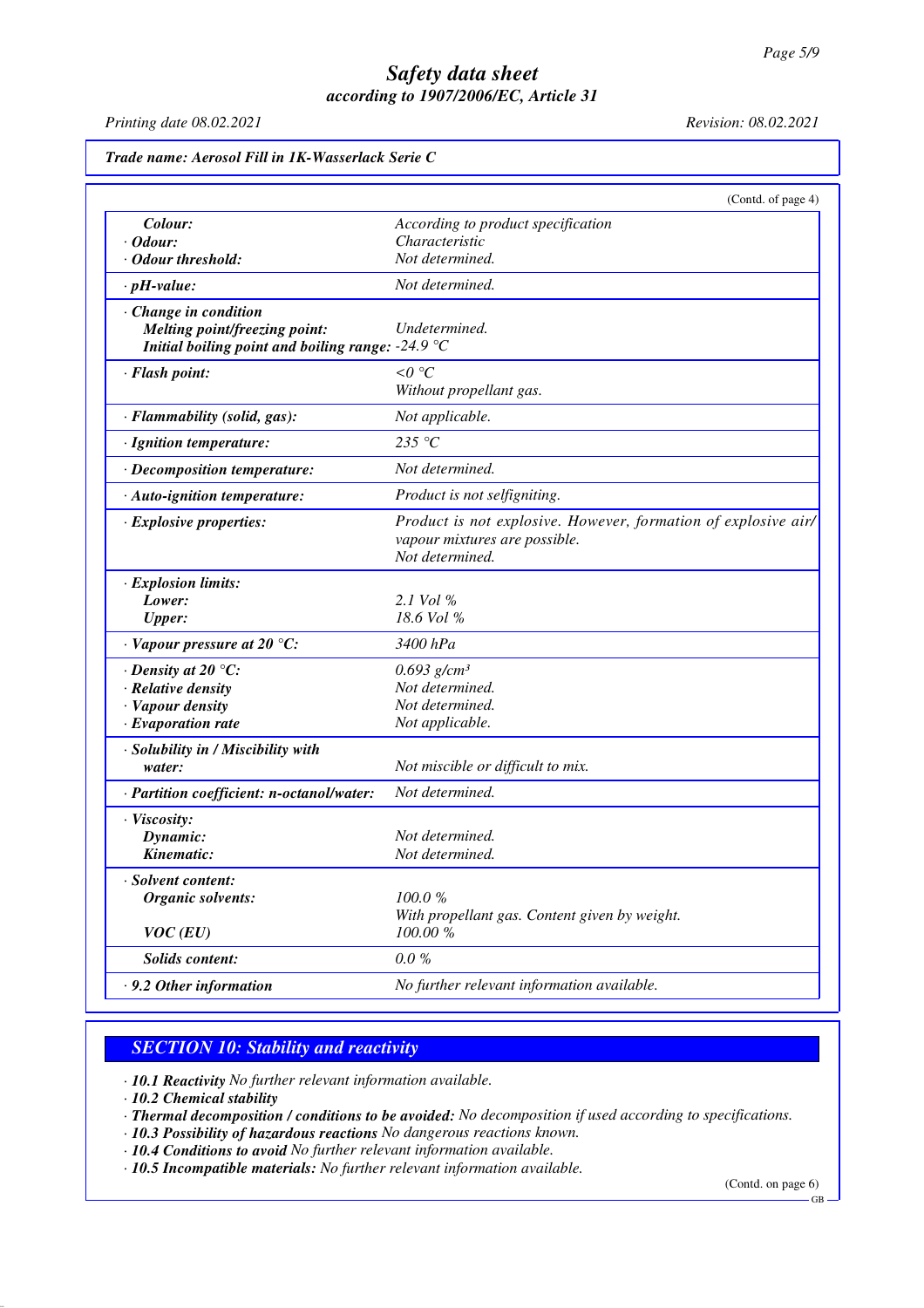*Printing date 08.02.2021 Revision: 08.02.2021*

*Trade name: Aerosol Fill in 1K-Wasserlack Serie C*

(Contd. of page 5)

*· 10.6 Hazardous decomposition products: No dangerous decomposition products known.*

## *SECTION 11: Toxicological information*

*· 11.1 Information on toxicological effects*

*· Acute toxicity Based on available data, the classification criteria are not met.*

#### *· LD/LC50 values relevant for classification:*

*ATE (Acute Toxicity Estimates)*

*Oral LD50 10158 mg/kg (rat)*

*Inhalative LC50/4 h 327 mg/l (rat)*

*· Primary irritant effect:*

- *· Skin corrosion/irritation Based on available data, the classification criteria are not met.*
- *· Serious eye damage/irritation*
- *Causes serious eye damage.*
- *· Respiratory or skin sensitisation Based on available data, the classification criteria are not met.*
- *· Additional toxicological information:*
- *· CMR effects (carcinogenity, mutagenicity and toxicity for reproduction)*
- *· Germ cell mutagenicity Based on available data, the classification criteria are not met.*
- *· Carcinogenicity Based on available data, the classification criteria are not met.*
- *· Reproductive toxicity Based on available data, the classification criteria are not met.*
- *· STOT-single exposure*
- *May cause drowsiness or dizziness.*
- *· STOT-repeated exposure Based on available data, the classification criteria are not met.*
- *· Aspiration hazard Based on available data, the classification criteria are not met.*

#### *SECTION 12: Ecological information*

- *· 12.1 Toxicity*
- *· Aquatic toxicity: No further relevant information available.*
- *· 12.2 Persistence and degradability No further relevant information available.*
- *· 12.3 Bioaccumulative potential No further relevant information available.*
- *· 12.4 Mobility in soil No further relevant information available.*
- *· Additional ecological information:*
- *· General notes:*
- *Water hazard class 1 (German Regulation) (Self-assessment): slightly hazardous for water Must not reach sewage water or drainage ditch undiluted or unneutralised.*
- *· 12.5 Results of PBT and vPvB assessment*
- *· PBT: Not applicable.*
- *· vPvB: Ikke relevant.*
- *· 12.6 Other adverse effects No further relevant information available.*

#### *\* SECTION 13: Disposal considerations*

- *· 13.1 Waste treatment methods*
- *· Recommendation*

*Must not be disposed together with household garbage. Do not allow product to reach sewage system.*

- *· Uncleaned packaging:*
- *· Recommendation: Disposal must be made according to official regulations.*

(Contd. on page 7)

GB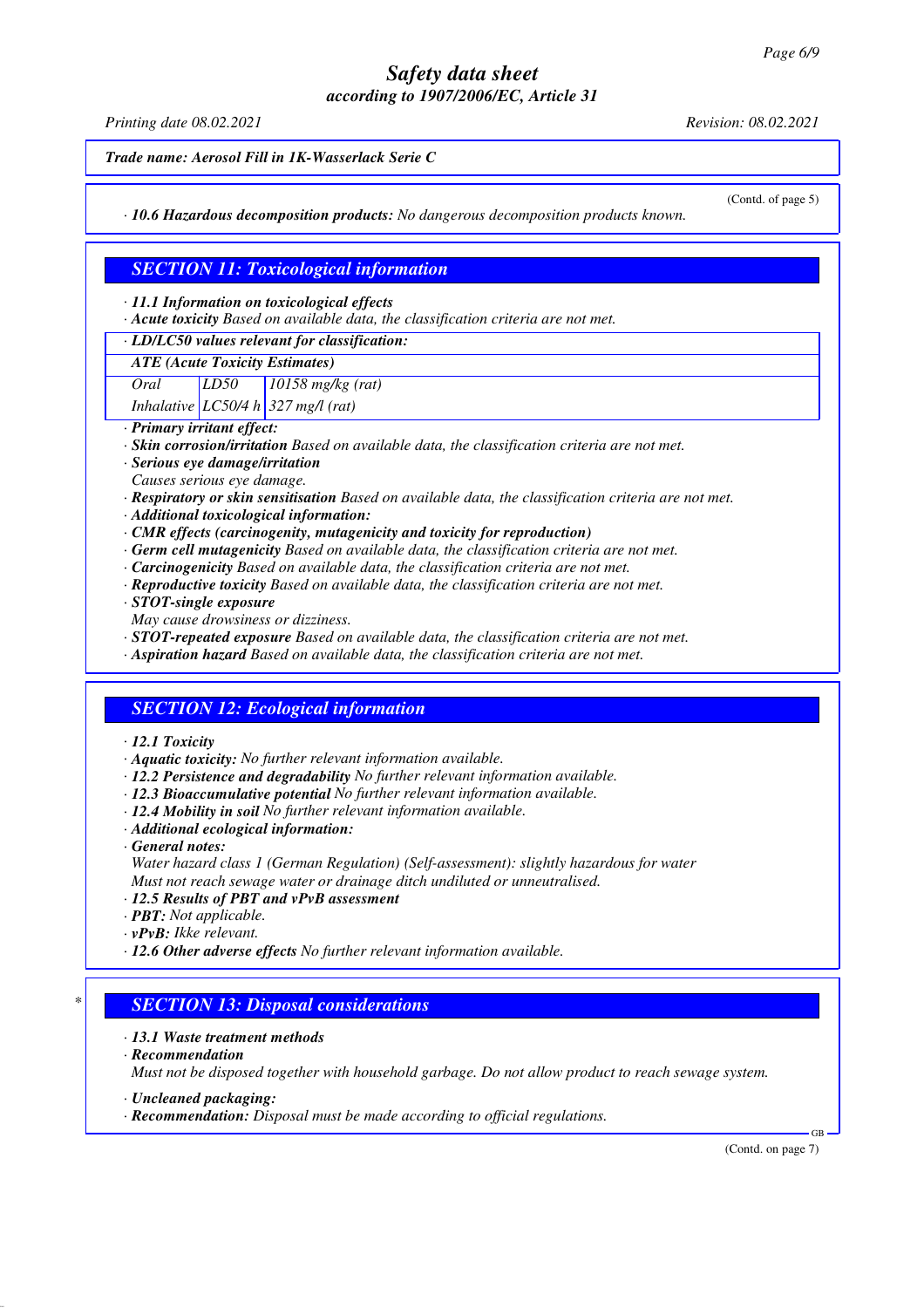*Printing date 08.02.2021 Revision: 08.02.2021*

(Contd. of page 6)

*Trade name: Aerosol Fill in 1K-Wasserlack Serie C*

*\* SECTION 14: Transport information · 14.1 UN-Number · ADR, IMDG, IATA UN1950 · 14.2 UN proper shipping name · ADR 1950 AEROSOLS · IMDG AEROSOLS · IATA AEROSOLS, flammable · 14.3 Transport hazard class(es) · ADR · Class 2 5F Gases. · Label 2.1 · IMDG, IATA · Class 2.1 · Label 2.1 · 14.4 Packing group · ADR, IMDG, IATA Void not classified · 14.5 Environmental hazards: · Marine pollutant: No · 14.6 Special precautions for user Warning: Gases. · Hazard identification number (Kemler code): not classified · EMS Number: F-D,S-U · Stowage Code SW1 Protected from sources of heat. SW2 Clear of living quarters. · Segregation Code SG69 For AEROSOLS with a maximum capacity of 1 litre: Segregation as for class 9. Stow "separated from" class 1 except for division 1.4. For AEROSOLS with a capacity above 1 litre: Segregation as for the appropriate subdivision of class 2. For WASTE AEROSOLS: Segregation as for the appropriate subdivision of class 2. · 14.7 Transport in bulk according to Annex II of Marpol and the IBC Code Not applicable. · Transport/Additional information: · ADR <i>·* **Limited quantities (LQ)** *1L*<br>*· Excepted quantities (EO) Code: E0 <i>· Excepted quantities (EQ) Not permitted as Excepted Quantity · Transport category 2*  (Contd. on page 8) GB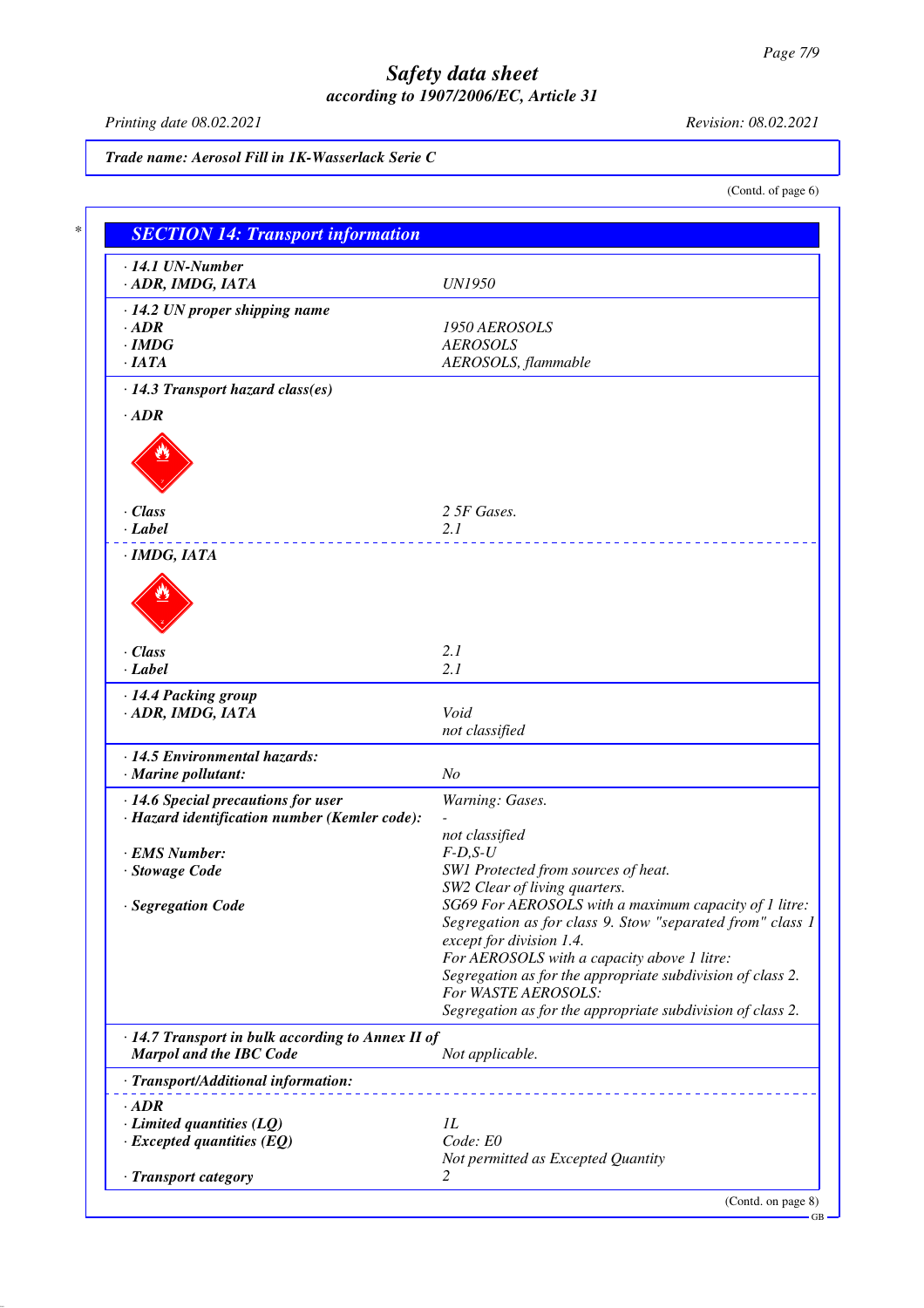*Printing date 08.02.2021 Revision: 08.02.2021*

*Trade name: Aerosol Fill in 1K-Wasserlack Serie C*

|                                                                                     | (Contd. of page 7)                                   |
|-------------------------------------------------------------------------------------|------------------------------------------------------|
| · Tunnel restriction code                                                           |                                                      |
| $\cdot$ IMDG<br>$\cdot$ Limited quantities (LQ)<br>$\cdot$ Excepted quantities (EQ) | Н.<br>Code: E0<br>Not permitted as Excepted Quantity |
| · UN "Model Regulation":                                                            | UN 1950 AEROSOLS, 2.1                                |

## *SECTION 15: Regulatory information*

*· 15.1 Safety, health and environmental regulations/legislation specific for the substance or mixture VOC: <840g/l*

- *· Directive 2012/18/EU*
- *· Named dangerous substances ANNEX I None of the ingredients is listed.*
- *· Seveso category P3a FLAMMABLE AEROSOLS*
- *· Qualifying quantity (tonnes) for the application of lower-tier requirements 150 t*
- *· Qualifying quantity (tonnes) for the application of upper-tier requirements 500 t*
- *· National regulations:*
- *· Technical instructions (air):*

| Class Share in % |
|------------------|
| 50-100           |

- *· Waterhazard class: Water hazard class 1 (Self-assessment): slightly hazardous for water.*
- *· 15.2 Chemical safety assessment: A Chemical Safety Assessment has not been carried out.*

## *SECTION 16: Other information*

*This information is based on our present knowledge. However, this shall not constitute a guarantee for any specific product features and shall not establish a legally valid contractual relationship.*

#### *· Relevant phrases*

*H220 Extremely flammable gas. H225 Highly flammable liquid and vapour. H226 Flammable liquid and vapour. H280 Contains gas under pressure; may explode if heated. H302 Harmful if swallowed. H318 Causes serious eye damage. H336 May cause drowsiness or dizziness. · Department issuing SDS: Product safety department*

#### *· Abbreviations and acronyms:*

*RID: Règlement international concernant le transport des marchandises dangereuses par chemin de fer (Regulations Concerning the International Transport of Dangerous Goods by Rail) IATA-DGR: Dangerous Goods Regulations by the "International Air Transport Association" (IATA) ICAO: International Civil Aviation Organisation ICAO-TI: Technical Instructions by the "International Civil Aviation Organisation" (ICAO) ADR: Accord relatif au transport international des marchandises dangereuses par route (European Agreement Concerning the International Carriage of Dangerous Goods by Road) IMDG: International Maritime Code for Dangerous Goods IATA: International Air Transport Association GHS: Globally Harmonised System of Classification and Labelling of Chemicals EINECS: European Inventory of Existing Commercial Chemical Substances ELINCS: European List of Notified Chemical Substances CAS: Chemical Abstracts Service (division of the American Chemical Society) LC50: Lethal concentration, 50 percent LD50: Lethal dose, 50 percent*

(Contd. on page 9)

GB